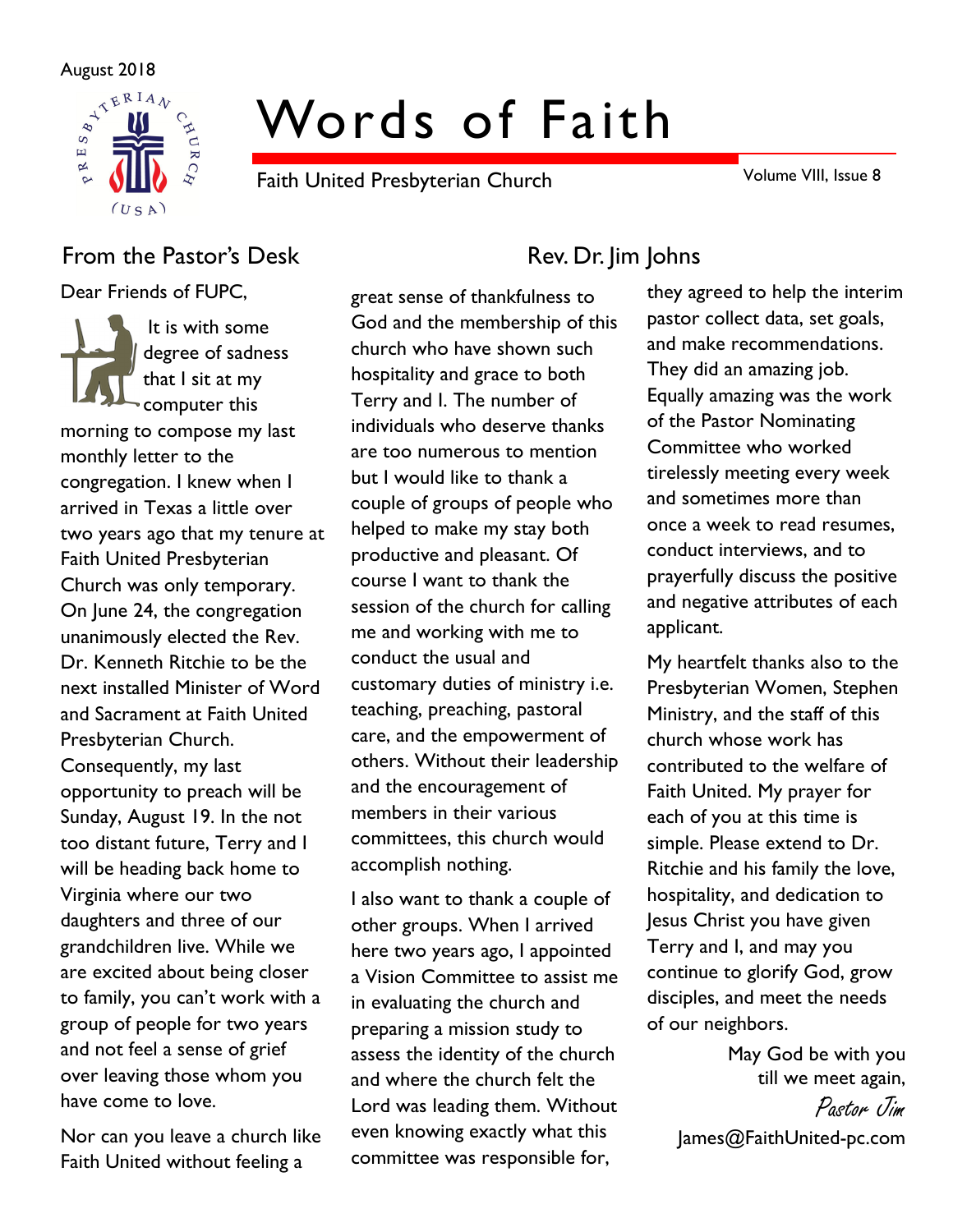# Presbyterian Women Mary Marxer

The 2018-2019 Circle meetings will begin in September. There are two Circles for you to join, Tuesday Morning Circle or Tuesday Evening Circle. Times and dates are below. The Horizons Bible Study this year is "God's Promise: I Am with You."



Mark Your Calendar: This year's Fall Kick-Off will be Saturday, 8/18 at 10 a.m. Study books should be available for purchase in the church office by early to mid-August, at the Fall Kick-Off or at Circle gatherings in September.

# **Outreach & Evangelism** Gail Crumpler

Tuesday Morning Circle-2nd Tuesday, 10:30 a.m. at the church. Circle moderator, Linnie Hinkle. Next meeting Tuesday, September 11.

Tuesday Evening Circle-3rd Tuesday, 7:00 p.m. Meet in member homes. Circle moderator, Irene Simpson. Next meeting, Tuesday, September 18.

Stuffed Animals Project, materials remain available in classroom #4. Contact Lorna Acker or Lois Duell if you have any questions about this project.

Chapel Hill Preparatory School – As you know, July was the month to donate school supplies. The students and teachers at the school thank you and appreciate your generosity. Many of the students cannot afford to purchase these items that are needed for the school year.

North Dallas Shared Ministries – Now that August has arrived, our attention extends to NDSM. We accept donations for them all year, but August is the month that we encourage everyone in the congregation to contribute. We will start collecting your donations of canned goods (especially canned meats), as well as rice and beans the first week of August

and end the last Sunday in August. Please add a little extra to your grocery shopping list to help feed the hungry.



Monthly Pancake Community Breakfast – There will be no breakfast in August. The committee is taking a break. We will resume the event on September 8, which is the second Saturday in September. We are hoping our new pastor and his wife will attend, so we want to encourage the congregation to be there to welcome them.

Project Transformation – On the first week of July, six members of our congregation read with the children at their summer camp at Chapel Hill Methodist Church in Farmers Branch. Those participating were Courtland Lewis, Linnie Hinkle, Terrie Russell, Lois Duell, Scarlett Silva and I. I think I can speak for all of us that it was a very rewarding experience. On July 22, Nick Saunders, an intern with Project

Transformation assigned to our church, spoke to the Sunday school class that meets in the resource room.



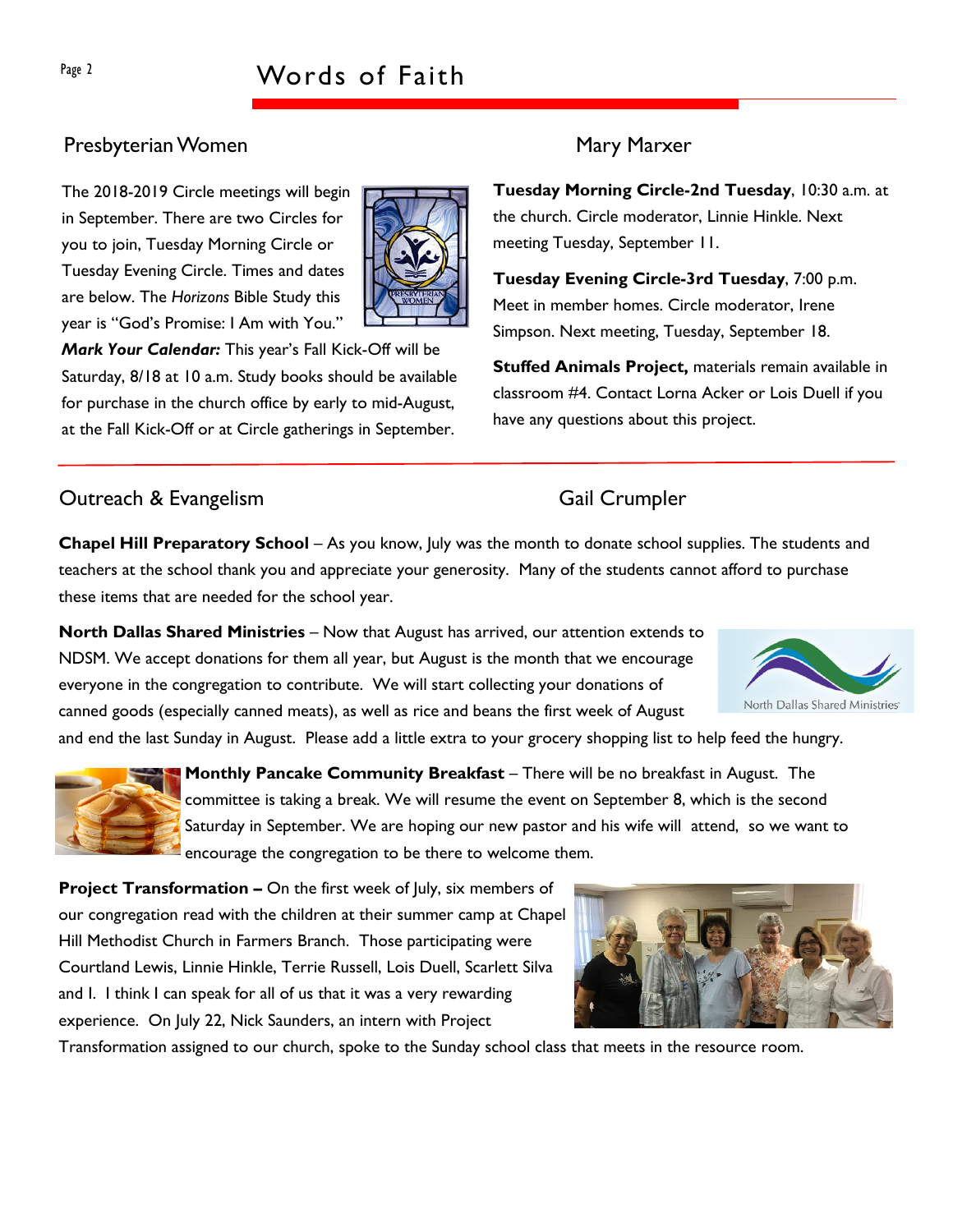## Happy Birthday!

### August 2

Terry Stottlemyer

### August 3

Tom Duell

### August 6

Terrie Russell

### August 7

- Ben Hinely
- Jessie Reyes
- Judy Saunders

# Come together in PRAYER

### Rehab/At Home:

- **Bobbie Jones**
- ♥ Margaret Jones
- **Anne Mobley**
- Wanda Mosher
- **Freddie Simmons**

# August 10

- Tom Meurer
- Chris Walker August 11
- ※ Renee Wensley
- 
- August 12
- Alan Swope
- August 15

Prayers for:

Helen Bowling

♥ Dale Durcholz

♥ Ray Kirchmeyer

♥ Sugie Maxfield **Betty Runkel** 

♥ Glen Sparks Alan Swope

♥ Elizabeth Hendricks

(David's brother)

Dennis Van Deventer Margaret Plunkett

# August 18

- Kathryn Heffler August 19
- **※ Betty Russ**
- August 21
- $*$  | ennifer Tiemann
- August 27
- Gail Crumpler

# August 28

Pat Whitaker

### August 29

※ Jeanne Haben

### August 30

- Grethel Creech
- Elizabeth Hendricks
- Nancy Smith



After years of visiting Florida for vacations and extended stays, the Swopes have moved there. Their new mailing address is below.

Alan & Holly Swope P.O. Box 1039 Ponte Vedra Beach, FL 32004



Texas Sized Reception @ FUPC-August 12

 Immediately after worship at 12:15 p.m. 12717 Marsh Lane, Farmers Branch, TX 75234

# Seems like just yesterday that we welcomed Rev. Dr. Jim Johns and his wife, Terry to Texas to begin his leadership at FUPC as Interim Pastor.

The time has come to say goodbye (for now) to Pastor Jim and his wife, Terry. There will be a reception immediately following 11 a.m. worship on August 12. This reception is in preparation for their last Sunday to be with us, Sunday, August 19. Join us as we give them a BIG Texas send off!

# Next newsletter is September 2018. Friday, August 17. Contact church office or Brenda submit articles.